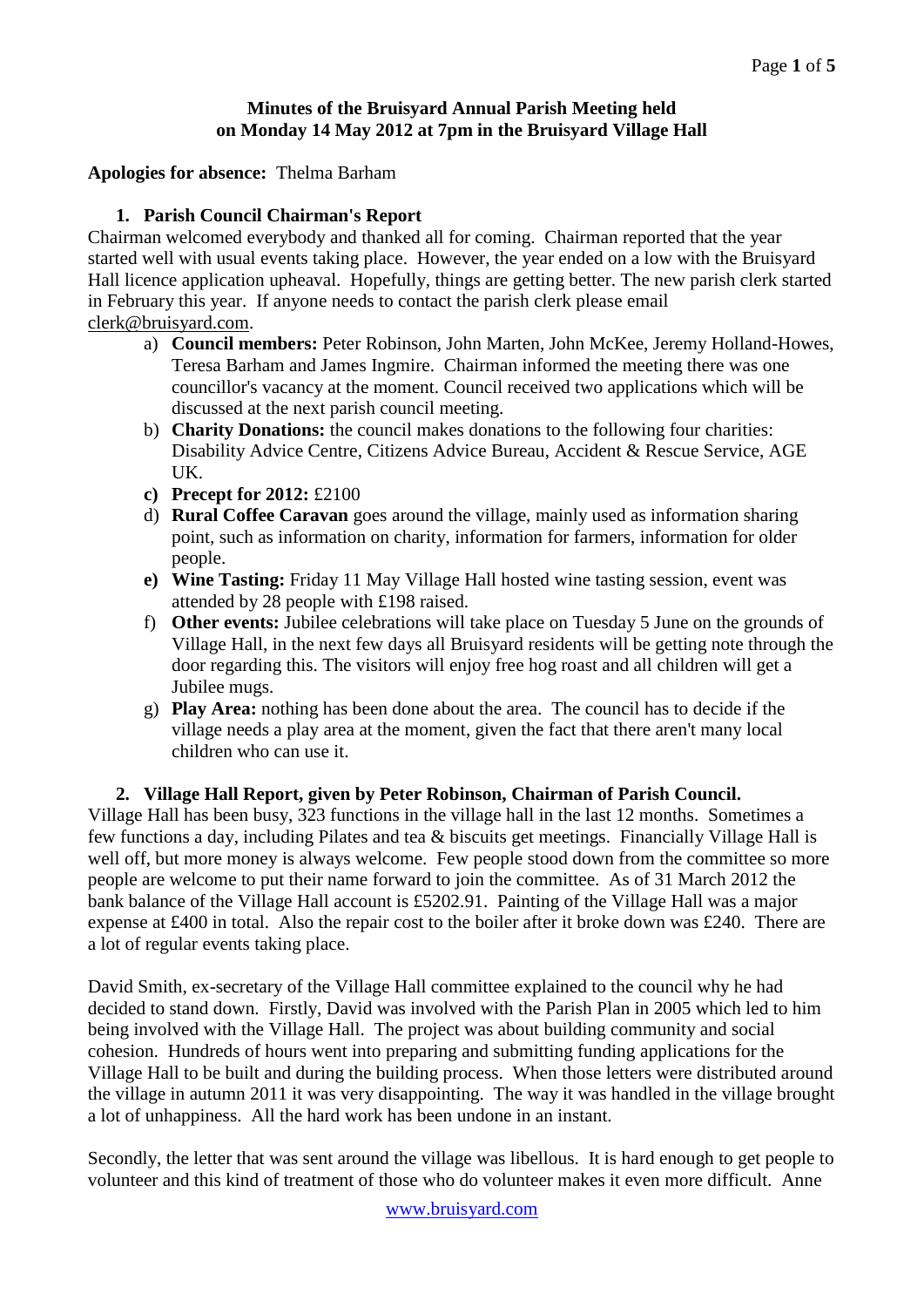Smith volunteered as the Parish Clerk for 10 years and it is unthinkable that she gets this kind of treatment. The meeting agreed that the person or persons responsible for the libellous letter should be ashamed of their actions and that this sort of behaviour will never be tolerated.

# **3. Bruisyard Social Amenities Committee, report given by John McKee**

- **a) Report and Accounts:** £1919.10 in the bank. The Committee received a grant. During Jubilee celebrations in the village there will be a hog roast and all children in the village will get a Jubilee mugs regardless of whether they attend. John McKee thanked everyone for their donations.
- **b**) **Elections:** all members of the committee have agreed to stand again. If anyone else wants to join the committee they are welcome to register their interest.

# **4. Bruisyard Young People, report given by John Marten, Vice-Chairman**

The club has now been running for two years and currently has 20 members, quite a few from Framlingham. At the recent yearly fundraising event £285 was made. £85 was donated to Jubilee celebrations and the rest transferred to the club's bank account. Some of the money was spent on an iPod docking station and some on an air hockey.

# **5. Police Report, PCSO Christian Hassler sent the following report for the meeting.**

From  $14/05/2011$  to  $14/05/2012$  there have been 4 reported crimes.

# **Crime Reduction Advice**

In light of the recent Burglaries to out buildings that have occurred in near by villages The Police are urging householders to keep their property locked and secured where possible. Not to leave anything out on display to make you an easy target for any would be opportunist thefts. Some easy deterrents are to lock doors and windows don't leave any unattended items in view from a window. Move rubbish bins away from garden gates so that you are not providing easy access in to your garden. If you own a dog no matter how big or small it is or even if you don't own a dog put up signs stating beware of the dog or signs saying this area is covered by CCTV. There are also signs from house alarm companies for purchase that can be put up. These are just a few suggestions that are available to you which are not guaranteed to stop you being a victim of crime but just may make someone think twice about breaking into your property.

# **6. District and County Councillors' Report**

# **District Councillor Graham Peck's Report:**

The financial climate over the last twelve months has created difficult conditions for SCDC and it has been necessary to reduce costs in order to ensure that local taxes could be maintained at last year's levels. Careful trimming has created savings of over £2million nevertheless the District Council has managed to introduce a number of notable service improvements.

Environment - Recycling of household waste has been very successful with 59% of the total being recycled. This has resulted in SCDC ranking  $8<sup>th</sup>$  out of 358 councils for the least amount of rubbish going to landfill. The main part of the Central Felixstowe Coastal Defence Project has now been completed following £10 million funding from the Environment Agency and the Thorpeness coastal protection works have also been completed having received £431K from the Environment Agency.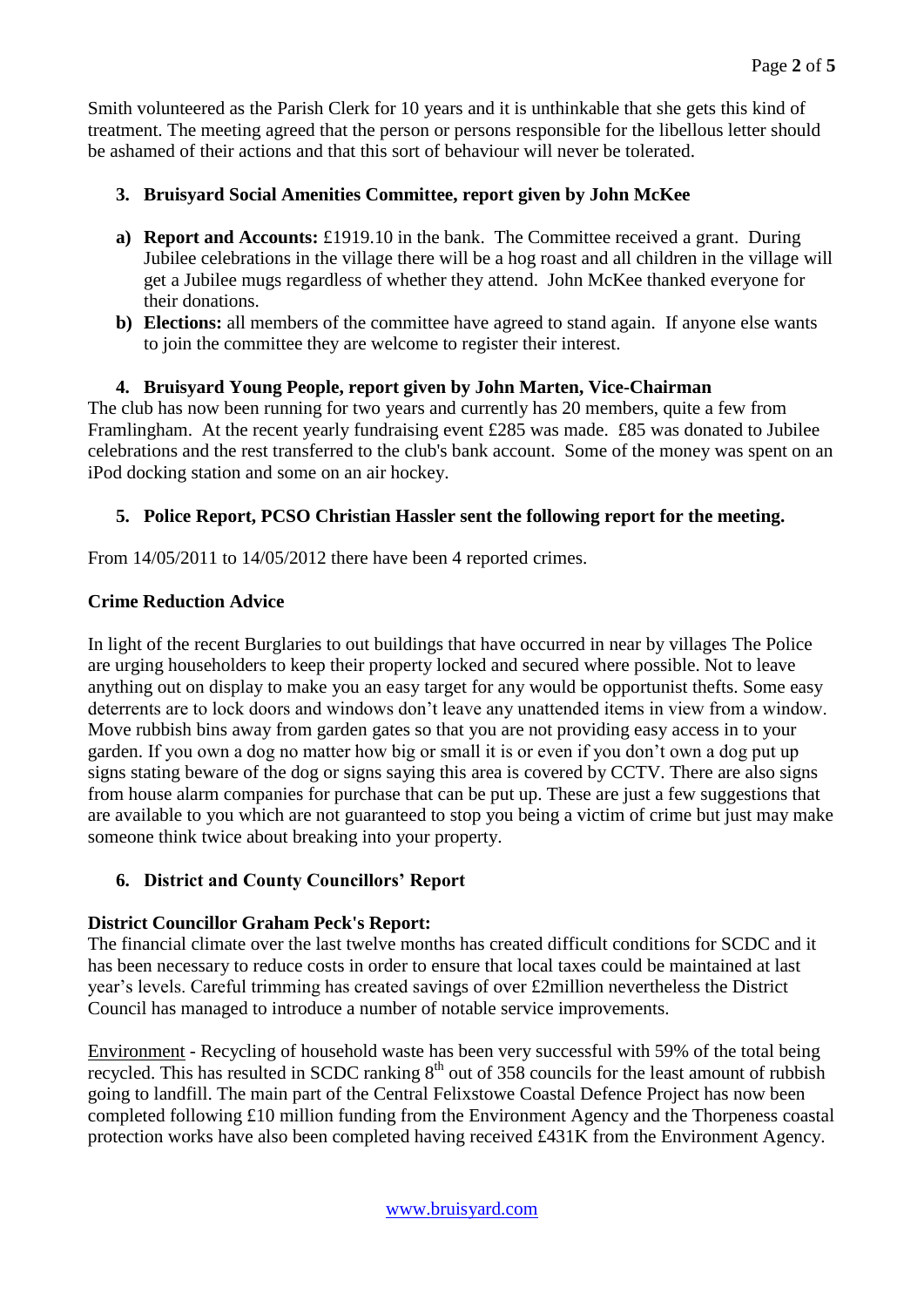Community Wellbeing - The Suffolk Coastal Resource network has gained in excess of £500K for local projects and now supports over 400 community groups. The loft clearance scheme has been effective in helping vulnerable people to obtain free insulation. Crime rates have been reduced to 26 per 1000 population representing a 7% reduction from the 2009/10 figures and we are now the safest Community Safety Partnership in Suffolk. Our leisure centres have been 'highly commended' for customer service and facilities in the national scheme.

Economy - The local schools project has supported events to help young people to get jobs locally and as an example Leiston School brought 100 students together with 14 local employers. A combined bid with Waveney is underway to promote an £800K scheme offering rural business advice and grants aimed at cutting energy use. 90% of the district's food businesses have been rated in the top two levels for hygiene. £2million of funding has been secured from Central Government in order to support jobs and economic growth.

Housing - SCDC is now in the top 25% of Councils nationally for processing new housing benefit claims and changes of circumstances. The LDF Core Strategy has committed to facilitate the additional homes and jobs that the District needs for the future and in parallel with this the District Council is also working to bring the many empty homes back into use.

Service Efficiency - The sharing of resources with Waveney District Council has permitted substantial savings to be made which in turn have reduced the operating overheads. There are now one third fewer senior managers serving both Councils and over 500 posts have been reduced since 2003. A review of the Wards is also planned that will result in fewer District Councillors being required.

The economic climate continues to offer many challenges however SCDC are committed to maintaining service levels with no or minimal increases in costs to the public.

### **County Councillor Colin Hart's Report:**

As in previous years the single most significant challenge facing the County Council this year has been, and will continue to be finance.

Around half of all the County Council's income comes from government grant. The other half comes largely from council tax. Shortly after taking office the government announced that it was cutting the local government grant by almost a third over the following three years. We are now in year two of those three years.

Faced with that loss of income Suffolk County Council had to make fairly severe spending cuts. In year 1 we cut spending by some £43 million. This year we cut by further £23 million and it is planned that similar savings will be made next year.

As a result of Year 1 savings a number of services were either reduced or curtailed. This did not make us particularly popular but we were able to balance the budget and freeze council tax – something we did again this year.

This year the difference is that we have not had to affect services. Instead we have reduced the size of the organisation – by and large through early retirement, voluntary redundancy or transferring people from the county council's payroll to those of organisations that have taken on the running of services we used to run directly.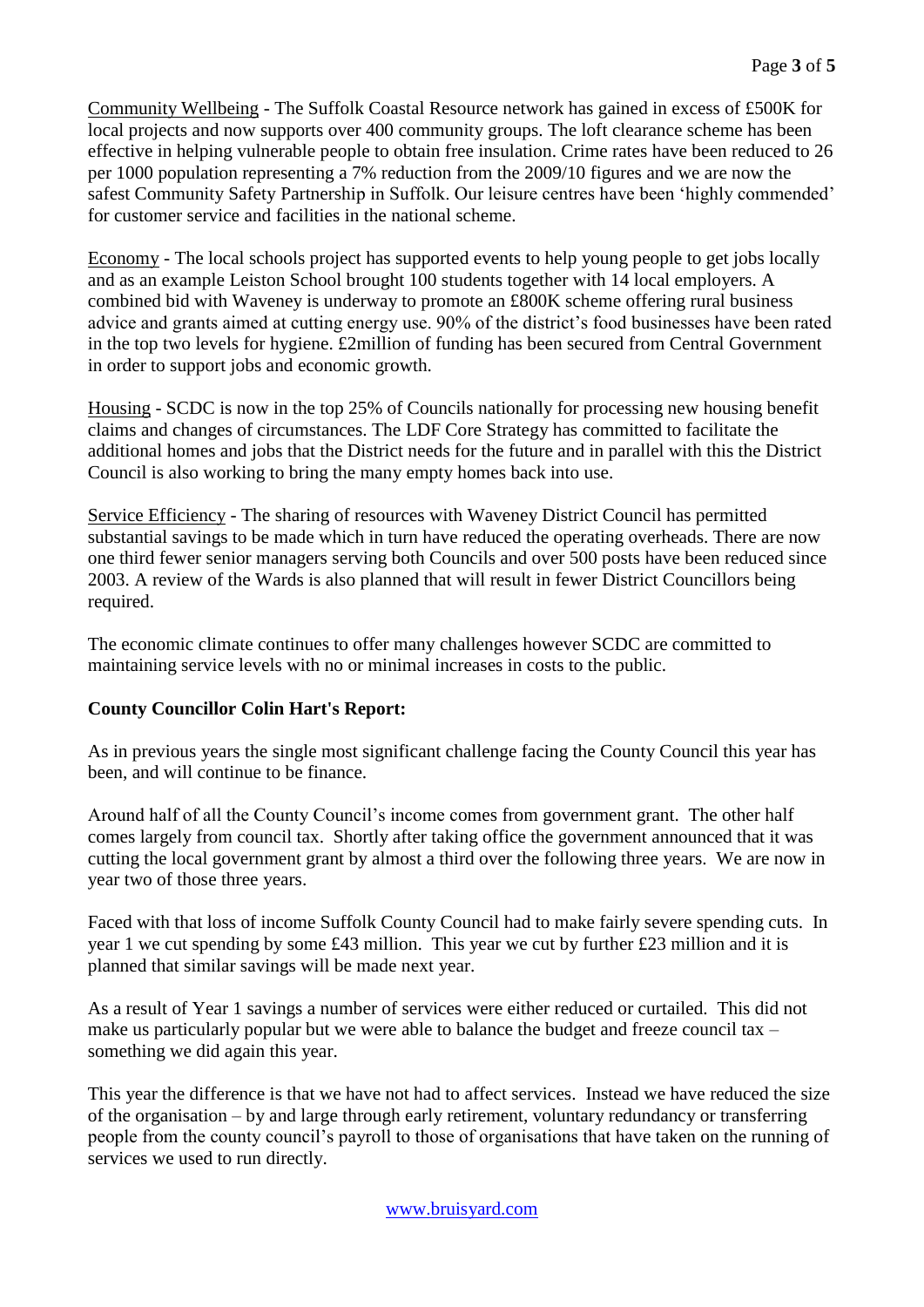Next year I expect that the process to continue with a phased reduction in the number of people directly employed by the county council as we transfer out services and functions such as facilities management, care homes, transport, highways, libraries, archives and archaeological service.

We now have a new chief executive, Deborah Cadman, and a new council leader, Mark Bee, who have the challenging task of managing all this change.

As a result of the leadership change last May, I have had a new job for the past year as chairman of the Scrutiny Committee. This has been interesting, not least because I have been attempting, with a degree of success, to change the way the Scrutiny operates and look at issues before decisions are taken by Cabinet. As a result I hope I have done something to give some if not all backbenchers a greater degree of influence over the decision-making process.

Looking ahead, life is not going to get any easier for local government. We may well be facing further cuts in grant after 2013 and I would not like to forecast what the future holds as far as council tax is concerned. Central government remains the paymaster of local government and to a great extent still decided what we have to do, though leaving us some freedom as to how to do it.

I had hoped that 'localism' would mean that the relationship between central and local government would change more radically. But from what I understand of the Localism Bill I have been somewhat disappointed in those hopes.

For that and for a number of personal and family reasons I have therefore informed my party that I do not wish to be considered for re-approval as their candidate in next year's elections to the county council.

### **Questions from the floor:**

Paul Church took the floor to inform the Council that in two years time there won't be Saxmundham middle school. It will be Saxmundham free school. It will be 11-16 school and will open in September 2012 with year groups 7, 8 and 9 (from children aged 11 to 14). It will grow by a year group each year until September 2014, when years 7, 8, 9, 10 and 11 will be on roll. Anybody in Bruisyard should qualify to go to Framlingham or Saxmundham. School will measure the distance between your house and school and if the distance is over 3 miles the students will be entitled to go to Leiston, but parents will have to pay for transport. Parents can either take their children to school themselves or apply to the council for funding.

John question: in the future of there is a cataclysmic situation should the parish council decide the fate of the matter or should the residents of the village be involved too? If a certain matter affects the majority of the village then perhaps there should be a questionnaire going put to all 75 households asking their opinion. Then the parish council can base their decision on the majority opinion of the village.

Winifred Higgins has taken to floor to express her concern over the goings on in the village. She pointed out that some people in the village are frightened to come forward to express their opinion after the libellous letters were distributed in Bruisyard. She gets a feeling that if you have not lived in the village long than your opinion matters less. It is important that people understand that making those comments in the letters were wrong and it tarnishes the reputation of the village.